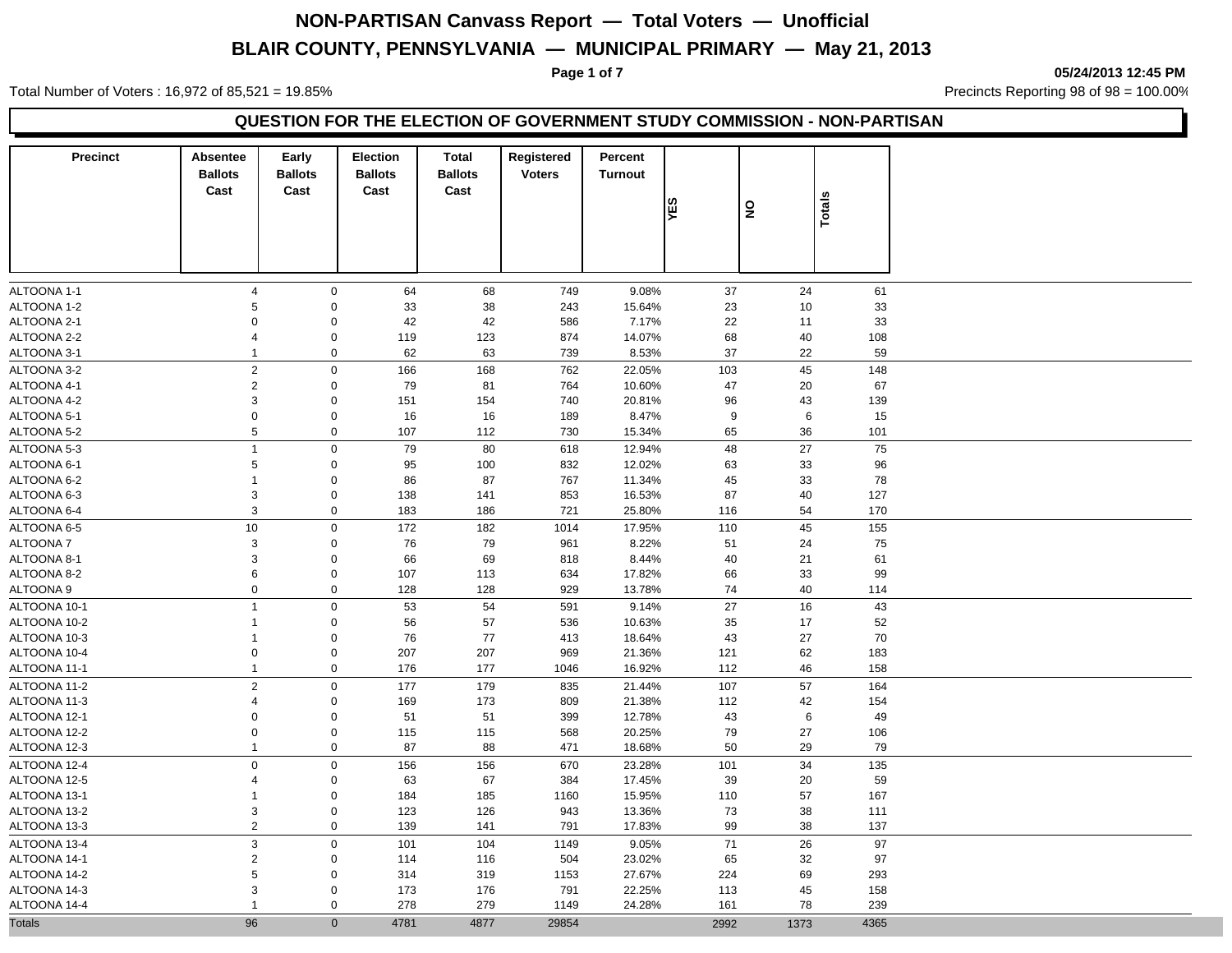#### **Page 2 of 7 05/24/2013 12:45 PM**

Total Number of Voters : 16,972 of 85,521 = 19.85% Precincts Reporting 98 of 98 = 100.00%

| <b>Precinct</b> | <b>Absentee</b><br><b>Ballots</b><br>Cast | Early<br><b>Ballots</b><br>Cast | <b>Election</b><br><b>Ballots</b><br>Cast | <b>Total</b><br><b>Ballots</b><br>Cast | Registered<br><b>Voters</b> | Percent<br><b>Turnout</b> | VICTOR<br>CURFMAN | <b>HIPPO</b><br>WAYNE | <b>BEVERLY M.<br/>GREEN</b> | <b>RICHARD<br/>FLAREND</b> | ROBERT K.<br>KUTZ, JR. | RICHARD F.<br>g<br>FIORE, | SAMUEL<br>SCHEINBERG | Con tinued     |
|-----------------|-------------------------------------------|---------------------------------|-------------------------------------------|----------------------------------------|-----------------------------|---------------------------|-------------------|-----------------------|-----------------------------|----------------------------|------------------------|---------------------------|----------------------|----------------|
| ALTOONA 1-1     | $\overline{4}$                            | $\mathbf 0$                     | 64                                        | 68                                     | 749                         | 9.08%                     | 14                | 46                    | 30                          | 20                         |                        | 25                        | 28                   | 23             |
| ALTOONA 1-2     | 5                                         | $\mathbf 0$                     | 33                                        | 38                                     | 243                         | 15.64%                    | $\overline{7}$    | 22                    | 16                          | 12                         |                        | 18                        | 21                   | 12             |
| ALTOONA 2-1     | $\mathbf 0$                               | $\mathbf 0$                     | 42                                        | 42                                     | 586                         | 7.17%                     | 9                 | 20                    | 16                          | 13                         |                        | 15                        | 12                   | 12             |
| ALTOONA 2-2     | $\overline{4}$                            | $\mathbf 0$                     | 119                                       | 123                                    | 874                         | 14.07%                    | 32                | 57                    | 51                          | 39                         |                        | 52                        | 38                   | 37             |
| ALTOONA 3-1     | $\overline{1}$                            | $\mathbf 0$                     | 62                                        | 63                                     | 739                         | 8.53%                     | 23                | 33                    | 28                          | 17                         |                        | 23                        | 27                   | 21             |
| ALTOONA 3-2     | $\overline{2}$                            | $\Omega$                        | 166                                       | 168                                    | 762                         | 22.05%                    | 48                | 95                    | $70\,$                      | 62                         |                        | 76                        | 64                   | 35             |
| ALTOONA 4-1     | $\overline{2}$                            | $\Omega$                        | 79                                        | 81                                     | 764                         | 10.60%                    | 16                | 42                    | 30                          | 28                         |                        | 40                        | 33                   | 18             |
| ALTOONA 4-2     | $\mathbf{3}$                              | $\Omega$                        | 151                                       | 154                                    | 740                         | 20.81%                    | 44                | 89                    | 69                          | 54                         |                        | 69                        | 76                   | 50             |
| ALTOONA 5-1     | $\boldsymbol{0}$                          | $\Omega$                        | 16                                        | 16                                     | 189                         | 8.47%                     | $\overline{2}$    | 6                     | 8                           | 6                          |                        | $\overline{7}$            | $\overline{7}$       | $\overline{4}$ |
| ALTOONA 5-2     | 5                                         | $\mathbf 0$                     | 107                                       | 112                                    | 730                         | 15.34%                    | 34                | 49                    | 42                          | 30                         |                        | 39                        | 40                   | 30             |
| ALTOONA 5-3     | $\overline{1}$                            | $\Omega$                        | 79                                        | 80                                     | 618                         | 12.94%                    | 18                | 47                    | 30                          | 27                         |                        | 32                        | 34                   | 20             |
| ALTOONA 6-1     | $\sqrt{5}$                                | $\mathbf 0$                     | 95                                        | 100                                    | 832                         | 12.02%                    | 28                | 45                    | 41                          | 38                         | 41                     |                           | 49                   | 23             |
| ALTOONA 6-2     | $\overline{1}$                            | $\Omega$                        | 86                                        | 87                                     | 767                         | 11.34%                    | 19                | 44                    | 28                          | 18                         |                        | 33                        | 35                   | 14             |
| ALTOONA 6-3     | $\mathbf{3}$                              | $\mathbf 0$                     | 138                                       | 141                                    | 853                         | 16.53%                    | 31                | 74                    | 55                          | 41                         | 51                     |                           | 70                   | 42             |
| ALTOONA 6-4     | $\mathbf{3}$                              | $\mathbf 0$                     | 183                                       | 186                                    | 721                         | 25.80%                    | 36                | 97                    | 67                          | 61                         | 47                     |                           | 90                   | $72\,$         |
| ALTOONA 6-5     | 10                                        | $\Omega$                        | 172                                       | 182                                    | 1014                        | 17.95%                    | 40                | 100                   | 71                          | 53                         |                        | 63                        | 81                   | 38             |
| <b>ALTOONA7</b> | $\mathbf{3}$                              | $\mathbf 0$                     | 76                                        | 79                                     | 961                         | 8.22%                     | 29                | 48                    | 32                          | 34                         |                        | 35                        | 33                   | 20             |
| ALTOONA 8-1     | 3                                         | $\Omega$                        | 66                                        | 69                                     | 818                         | 8.44%                     | 17                | 46                    | 38                          | 26                         | 27                     |                           | 31                   | 29             |
| ALTOONA 8-2     | 6                                         | $\Omega$                        | 107                                       | 113                                    | 634                         | 17.82%                    | 32                | 62                    | 37                          | 29                         | 44                     |                           | 50                   | 26             |
| ALTOONA 9       | $\mathbf 0$                               | $\Omega$                        | 128                                       | 128                                    | 929                         | 13.78%                    | 32                | 69                    | 48                          | 41                         | 41                     |                           | 52                   | 25             |
| ALTOONA 10-1    | $\overline{1}$                            | $\Omega$                        | 53                                        | 54                                     | 591                         | 9.14%                     | 12                | 27                    | 18                          | 23                         |                        | 20                        | 28                   | 8              |
| ALTOONA 10-2    | $\overline{1}$                            | $\mathbf 0$                     | 56                                        | 57                                     | 536                         | 10.63%                    | 15                | 34                    | 24                          | 21                         |                        | 24                        | 24                   | 11             |
| ALTOONA 10-3    | $\overline{1}$                            | $\mathbf 0$                     | 76                                        | 77                                     | 413                         | 18.64%                    | 14                | 37                    | 19                          | 23                         | 27                     |                           | 28                   | 18             |
| ALTOONA 10-4    | $\mathbf 0$                               | $\mathbf 0$                     | 207                                       | 207                                    | 969                         | 21.36%                    | 43                | 99                    | 74                          | 73                         | 81                     |                           | 82                   | 53             |
| ALTOONA 11-1    | $\overline{1}$                            | $\mathbf 0$                     | 176                                       | 177                                    | 1046                        | 16.92%                    | 47                | 121                   | 93                          | 79                         |                        | 78                        | 84                   | 41             |
| ALTOONA 11-2    | $\overline{2}$                            | $\Omega$                        | 177                                       | 179                                    | 835                         | 21.44%                    | 42                | 100                   | 61                          | 48                         |                        | 59                        | 56                   | 30             |
| ALTOONA 11-3    | $\overline{4}$                            | $\mathbf 0$                     | 169                                       | 173                                    | 809                         | 21.38%                    | 35                | 100                   | 57                          | 58                         | 61                     |                           | 74                   | 40             |
| ALTOONA 12-1    | $\mathbf 0$                               | $\Omega$                        | 51                                        | 51                                     | 399                         | 12.78%                    | 18                | 38                    | 27                          | 21                         | 21                     |                           | 18                   | 14             |
| ALTOONA 12-2    | $\mathbf 0$                               | $\mathbf 0$                     | 115                                       | 115                                    | 568                         | 20.25%                    | 39                | 70                    | 58                          | 51                         | 57                     |                           | 53                   | 25             |
| ALTOONA 12-3    | $\overline{1}$                            | $\Omega$                        | 87                                        | 88                                     | 471                         | 18.68%                    | 17                | 60                    | 30                          | 33                         |                        | 32                        | 36                   | 23             |
| ALTOONA 12-4    | $\mathbf{0}$                              | $\Omega$                        | 156                                       | 156                                    | 670                         | 23.28%                    | 39                | 87                    | 76                          | 48                         |                        | 62                        | 78                   | 33             |
| ALTOONA 12-5    | $\overline{4}$                            | $\Omega$                        | 63                                        | 67                                     | 384                         | 17.45%                    | 12                | 35                    | 27                          | 17                         |                        | 25                        | 31                   | 12             |
| ALTOONA 13-1    | $\overline{1}$                            | $\Omega$                        | 184                                       | 185                                    | 1160                        | 15.95%                    | 50                | 95                    | 77                          | 67                         |                        | 75                        | 62                   | 44             |
| ALTOONA 13-2    | 3                                         | $\mathbf 0$                     | 123                                       | 126                                    | 943                         | 13.36%                    | 26                | 61                    | 58                          | 38                         |                        | 49                        | 50                   | 34             |
| ALTOONA 13-3    | $\overline{c}$                            | $\Omega$                        | 139                                       | 141                                    | 791                         | 17.83%                    | 35                | 95                    | 62                          | 60                         |                        | 52                        | 61                   | 36             |
| ALTOONA 13-4    | 3                                         | $\Omega$                        | 101                                       | 104                                    | 1149                        | 9.05%                     | 23                | 65                    | 41                          | 35                         |                        | 43                        | 52                   | 28             |
| ALTOONA 14-1    | $\overline{2}$                            | $\Omega$                        | 114                                       | 116                                    | 504                         | 23.02%                    | 20                | 69                    | 53                          | 32                         |                        | 42                        | 44                   | 26             |
| ALTOONA 14-2    | 5                                         | $\Omega$                        | 314                                       | 319                                    | 1153                        | 27.67%                    | 68                | 204                   | 124                         | 132                        | 113                    |                           | 158                  | 101            |
| ALTOONA 14-3    | 3                                         | $\Omega$                        | 173                                       | 176                                    | 791                         | 22.25%                    | 29                | 114                   | 59                          | 71                         |                        | 55                        | 92                   | 58             |
| ALTOONA 14-4    |                                           | $\Omega$                        | 278                                       | 279                                    | 1149                        | 24.28%                    | 65                | 180                   | 109                         | 90                         |                        | 94                        | 158                  | 65             |
| <b>Totals</b>   | 96                                        | $\Omega$                        | 4781                                      | 4877                                   | 29854                       |                           | 1160              | 2782                  | 1954                        | 1669                       | 1848                   |                           | 2140                 | 1251           |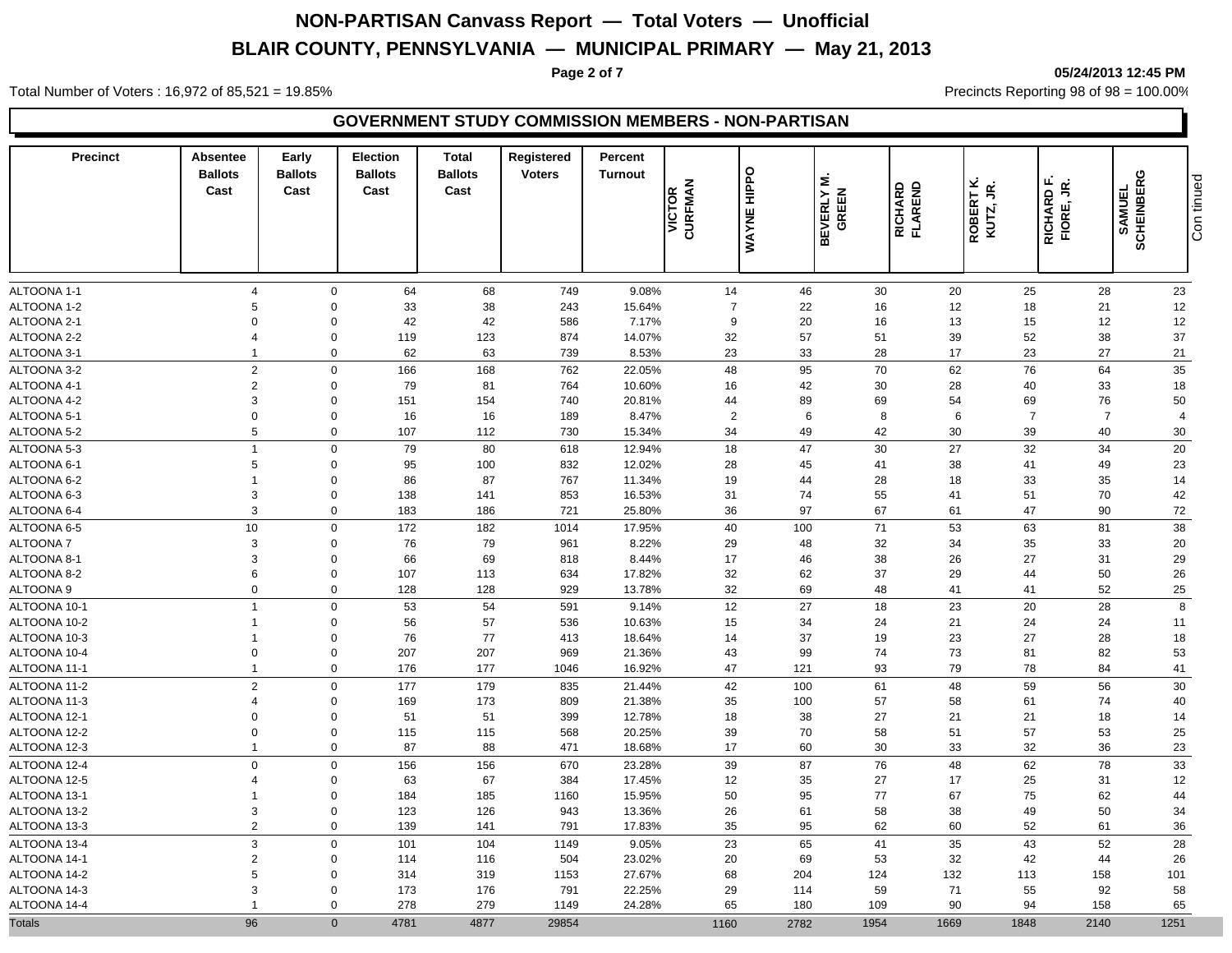**Page 3 of 7 05/24/2013 12:45 PM**

Total Number of Voters : 16,972 of 85,521 = 19.85% Precincts Reporting 98 of 98 = 100.00%

| <b>Precinct</b>              | <b>Absentee</b><br><b>Ballots</b><br>Cast | Early<br><b>Ballots</b><br>Cast | <b>Election</b><br><b>Ballots</b><br>Cast | <b>Total</b><br><b>Ballots</b><br>Cast | Registered<br><b>Voters</b> | Percent<br><b>Turnout</b> | CAMPANARO<br>los | DAVID DUNCAN | <b>LORI ANN</b><br>CRILLEY | S<br>ဖ<br><b>HEATHER<br/>ECKELS</b> | SAGUBAN<br><b>WILSON</b> | ဖာ<br>WILLIAM 9<br>GORITY | THOMAS<br>HOOPER     | Con tinued                    |
|------------------------------|-------------------------------------------|---------------------------------|-------------------------------------------|----------------------------------------|-----------------------------|---------------------------|------------------|--------------|----------------------------|-------------------------------------|--------------------------|---------------------------|----------------------|-------------------------------|
| ALTOONA 1-1                  | $\overline{4}$                            | $\mathbf 0$                     | 64                                        | 68                                     | 749                         | 9.08%                     | 17               | 19           | 17                         | 22                                  |                          | $\mathbf 0$               | $\Omega$             | $\mathbf 0$                   |
| ALTOONA 1-2                  | 5                                         | $\mathbf 0$                     | 33                                        | 38                                     | 243                         | 15.64%                    | 11               | 13           | 16                         | 12                                  |                          | $\Omega$                  | $\Omega$             | $\mathbf 0$                   |
| ALTOONA 2-1                  | $\overline{0}$                            | $\mathbf 0$                     | 42                                        | 42                                     | 586                         | 7.17%                     | 10               | 9            | 17                         | 28                                  |                          | $\Omega$                  | $\Omega$             | $\overline{0}$                |
| ALTOONA 2-2                  | $\overline{4}$                            | $\mathbf 0$                     | 119                                       | 123                                    | 874                         | 14.07%                    | 40               | 52           | 35                         | 62                                  |                          | $\Omega$                  | $\mathbf 0$          | $\Omega$                      |
| ALTOONA 3-1                  | $\overline{1}$                            | $\Omega$                        | 62                                        | 63                                     | 739                         | 8.53%                     | 18               | 16           | 21                         | 27                                  | $\overline{\mathbf{1}}$  |                           | $\Omega$             | $\mathbf 0$                   |
| ALTOONA 3-2                  | $\overline{2}$                            | $\mathbf 0$                     | 166                                       | 168                                    | 762                         | 22.05%                    | 37               | 77           | 51                         | 66                                  |                          | $\Omega$                  | $\Omega$             | $\mathbf 0$                   |
| ALTOONA 4-1                  | $\overline{2}$                            | $\mathbf 0$                     | 79                                        | 81                                     | 764                         | 10.60%                    | 21               | 26           | 27                         | 39                                  |                          | $\Omega$                  | $\Omega$             | $\Omega$                      |
| ALTOONA 4-2                  | $\mathbf{3}$                              | $\mathbf 0$                     | 151                                       | 154                                    | 740                         | 20.81%                    | 37               | 65           | 51                         | 73                                  |                          | $\Omega$                  | $\Omega$             | $\Omega$                      |
| ALTOONA 5-1                  | $\boldsymbol{0}$                          | $\mathbf 0$                     | 16                                        | 16                                     | 189                         | 8.47%                     | $\overline{2}$   | $\sqrt{5}$   | $\overline{2}$             | 5                                   |                          | $\Omega$                  | $\Omega$             | $\mathbf{0}$                  |
| ALTOONA 5-2                  | $\sqrt{5}$                                | $\Omega$                        | 107                                       | 112                                    | 730                         | 15.34%                    | 24               | 32           | 30                         | 40                                  |                          | $\mathbf 0$               | $\Omega$             | $\mathbf 0$                   |
| ALTOONA 5-3                  | $\overline{1}$                            | $\mathbf 0$                     | 79                                        | 80                                     | 618                         | 12.94%                    | 24               | 34           | 28                         | 38                                  |                          | $\mathbf 0$               | $\Omega$             | $\mathbf 0$                   |
| ALTOONA 6-1                  | 5                                         | $\mathbf 0$                     | 95                                        | 100                                    | 832                         | 12.02%                    | 32               | 44           | 26                         | 45                                  |                          | $\Omega$                  | $\Omega$             | $\Omega$                      |
| ALTOONA 6-2                  | $\overline{1}$                            | $\mathbf 0$                     | 86                                        | 87                                     | 767                         | 11.34%                    | 16               | 29           | 24                         | 34                                  |                          | $\Omega$                  | $\Omega$             | $\mathbf 0$                   |
| ALTOONA 6-3                  | $\mathbf{3}$                              | $\mathbf 0$                     | 138                                       | 141                                    | 853                         | 16.53%                    | 26               | 58           | 36                         | 62                                  |                          | $\Omega$                  | $\Omega$             | $\Omega$                      |
| ALTOONA 6-4                  | $\mathbf{3}$                              | $\mathbf 0$                     | 183                                       | 186                                    | 721                         | 25.80%                    | 40               | 63           | 45                         | 66                                  |                          | $\Omega$                  | $\Omega$             | $\mathbf 0$                   |
| ALTOONA 6-5                  | 10                                        | $\mathbf 0$                     | 172                                       | 182                                    | 1014                        | 17.95%                    | 40               | 70           | 50                         | 75                                  |                          | $\mathbf 0$               | 1                    | $\mathbf 0$                   |
| <b>ALTOONA7</b>              | $\mathbf{3}$                              | $\mathbf 0$                     | 76                                        | 79                                     | 961                         | 8.22%                     | 22               | 33           | 31                         | 34                                  |                          | $\Omega$                  | $\Omega$             | $\Omega$                      |
| ALTOONA 8-1                  | 3                                         | $\mathbf 0$                     | 66                                        | 69                                     | 818                         | 8.44%                     | 22               | 33           | 25                         | 36                                  |                          | $\Omega$                  | $\Omega$             | $\Omega$                      |
| ALTOONA 8-2                  | $\,6\,$                                   | $\mathbf 0$                     | 107                                       | 113                                    | 634                         | 17.82%                    | 26               | 46           | 39                         | 58                                  |                          | $\Omega$                  | $\Omega$             | $\mathbf 0$                   |
| ALTOONA 9                    | $\mathbf 0$                               | $\mathbf 0$                     | 128                                       | 128                                    | 929                         | 13.78%                    | 33               | 41           | 48                         | 53                                  |                          | $\mathbf 0$               | $\mathbf 0$          | $\mathbf 0$                   |
| ALTOONA 10-1                 | $\overline{1}$                            | $\mathbf 0$                     | 53                                        | 54                                     | 591                         | 9.14%                     | 19               | 22           | 17                         | 22                                  |                          | $\Omega$                  | $\Omega$             | $\mathbf 0$                   |
| ALTOONA 10-2                 | $\overline{1}$                            | $\mathbf 0$                     | 56                                        | 57                                     | 536                         | 10.63%                    | 21               | 20           | 26                         | 33                                  |                          | $\Omega$                  | $\Omega$             | $\mathbf{0}$                  |
| ALTOONA 10-3                 | $\overline{1}$                            | $\mathbf 0$                     | 76                                        | 77                                     | 413                         | 18.64%                    | 23               | 33           | 23                         | 28                                  |                          | $\Omega$                  | $\Omega$             | $\mathbf{0}$                  |
| ALTOONA 10-4                 | $\mathbf 0$                               | $\Omega$                        | 207                                       | 207                                    | 969                         | 21.36%                    | 58               | 73           | 46                         | 78                                  |                          | $\Omega$                  | $\Omega$             | $\Omega$                      |
| ALTOONA 11-1                 | $\overline{1}$                            | $\Omega$                        | 176                                       | 177                                    | 1046                        | 16.92%                    | 44               | 91           | 68                         | 71                                  |                          | $\Omega$                  | $\Omega$             | $\mathbf 0$                   |
|                              | $\overline{2}$                            | $\Omega$                        |                                           |                                        |                             |                           |                  |              |                            |                                     |                          | $\Omega$                  | $\Omega$             | $\mathbf 0$                   |
| ALTOONA 11-2<br>ALTOONA 11-3 | $\overline{4}$                            | $\mathbf 0$                     | 177<br>169                                | 179<br>173                             | 835<br>809                  | 21.44%<br>21.38%          | 40<br>34         | 78<br>66     | 49<br>50                   | 66<br>72                            |                          | $\Omega$                  | $\Omega$             | $\mathbf 0$                   |
| ALTOONA 12-1                 | $\mathbf 0$                               | $\mathbf 0$                     | 51                                        | 51                                     | 399                         | 12.78%                    | 12               | 25           | 18                         | 21                                  |                          | $\Omega$                  | $\Omega$             | $\Omega$                      |
| ALTOONA 12-2                 | $\mathbf 0$                               | $\mathbf 0$                     | 115                                       | 115                                    | 568                         | 20.25%                    | 30               | 42           | 42                         | 51                                  |                          | $\Omega$                  | $\Omega$             | $\mathbf 0$                   |
| ALTOONA 12-3                 | $\overline{1}$                            | $\mathbf 0$                     | 87                                        | 88                                     | 471                         | 18.68%                    | 18               | 41           | 30                         | 37                                  |                          | $\mathbf 0$               | $\mathbf 0$          | $\mathbf 0$                   |
|                              |                                           |                                 |                                           |                                        |                             |                           |                  |              |                            |                                     |                          | $\Omega$                  | $\Omega$             |                               |
| ALTOONA 12-4                 | $\mathbf 0$<br>$\overline{4}$             | $\mathbf 0$<br>$\mathbf 0$      | 156                                       | 156                                    | 670                         | 23.28%<br>17.45%          | 33               | 65           | 45                         | 62<br>27                            |                          | $\Omega$                  | $\Omega$             | $\mathbf 0$<br>$\mathbf 0$    |
| ALTOONA 12-5                 | $\overline{1}$                            |                                 | 63                                        | 67                                     | 384                         |                           | 23               | 26           | 22                         |                                     |                          |                           |                      |                               |
| ALTOONA 13-1<br>ALTOONA 13-2 | $\mathbf{3}$                              | $\mathbf 0$<br>$\mathbf 0$      | 184<br>123                                | 185<br>126                             | 1160<br>943                 | 15.95%<br>13.36%          | 57<br>36         | 72<br>46     | 67<br>42                   | 85<br>48                            |                          | $\Omega$<br>$\Omega$      | $\Omega$<br>$\Omega$ | $\mathbf 0$<br>$\overline{0}$ |
| ALTOONA 13-3                 | $\overline{2}$                            | $\mathbf 0$                     | 139                                       | 141                                    | 791                         | 17.83%                    | 39               | 69           | 39                         | 61                                  |                          | $\mathbf 0$               | $\mathbf 0$          | $\mathbf 0$                   |
|                              |                                           |                                 |                                           |                                        |                             |                           |                  |              |                            |                                     |                          |                           |                      |                               |
| ALTOONA 13-4                 | 3                                         | $\mathbf 0$                     | 101                                       | 104                                    | 1149                        | 9.05%                     | 29               | 49           | 27                         | 42                                  |                          | $\Omega$                  | $\Omega$             | $\mathbf 0$                   |
| ALTOONA 14-1                 | $\overline{2}$                            | $\mathbf 0$<br>$\Omega$         | 114                                       | 116                                    | 504                         | 23.02%                    | 33               | 47           | 38                         | 40                                  |                          | $\Omega$<br>$\Omega$      | $\Omega$<br>$\Omega$ | $\mathbf 0$                   |
| ALTOONA 14-2                 | $\sqrt{5}$<br>3                           | $\mathbf 0$                     | 314<br>173                                | 319<br>176                             | 1153<br>791                 | 27.67%<br>22.25%          | 65<br>41         | 155<br>77    | 92<br>38                   | 123<br>62                           |                          | $\Omega$                  | $\Omega$             | $\Omega$                      |
| ALTOONA 14-3                 | $\overline{1}$                            | $\Omega$                        | 278                                       | 279                                    |                             | 24.28%                    | 68               | 107          | 71                         |                                     |                          | $\Omega$                  | $\Omega$             |                               |
| ALTOONA 14-4                 |                                           |                                 |                                           |                                        | 1149                        |                           |                  |              |                            | 107                                 |                          |                           |                      | $\mathbf 0$                   |
| <b>Totals</b>                | 96                                        | $\Omega$                        | 4781                                      | 4877                                   | 29854                       |                           | 1221             | 1969         | 1469                       | 2011                                |                          |                           | $\mathbf{1}$         | $\mathbf{1}$                  |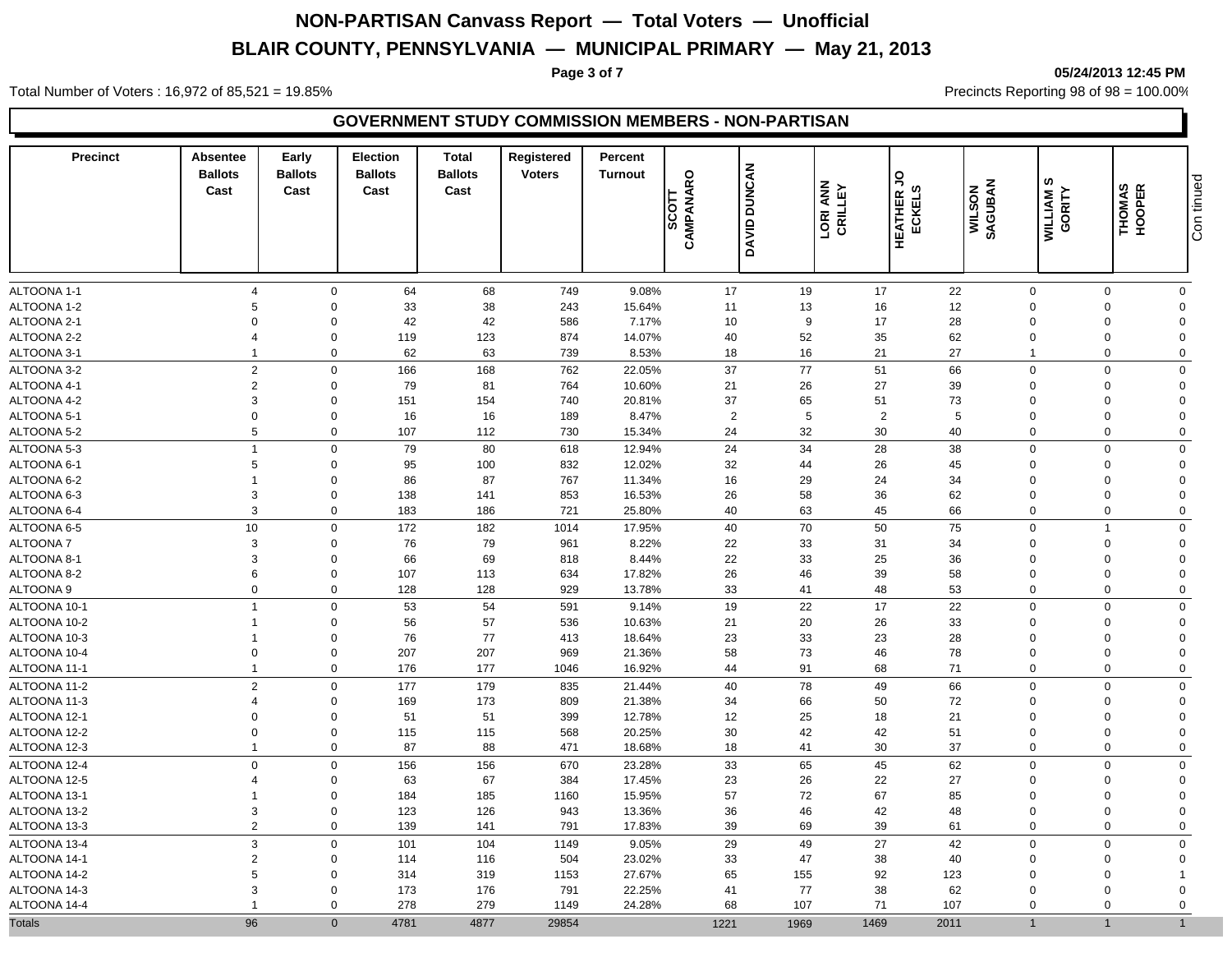#### **Page 4 of 7 05/24/2013 12:45 PM**

Total Number of Voters : 16,972 of 85,521 = 19.85% Precincts Reporting 98 of 98 = 100.00%

| <b>Precinct</b>            | <b>Absentee</b><br><b>Ballots</b><br>Cast | Early<br><b>Ballots</b><br>Cast | <b>Election</b><br><b>Ballots</b><br>Cast | <b>Total</b><br><b>Ballots</b><br>Cast | Registered<br><b>Voters</b> | Percent<br><b>Turnout</b> | <b>BEAM</b><br>le | STEVEN<br>BETTWY | <b>STEVE</b><br>MICHELONE | Œ.<br><b>ROBERT I</b><br>SHIRK | RICHARD DEE    | <b>PROBST</b><br><b>RANDY</b> | ┙<br><b>PAULA L<br/>SINGER</b> | Con tinued     |
|----------------------------|-------------------------------------------|---------------------------------|-------------------------------------------|----------------------------------------|-----------------------------|---------------------------|-------------------|------------------|---------------------------|--------------------------------|----------------|-------------------------------|--------------------------------|----------------|
| ALTOONA 1-1                | $\overline{4}$                            | $\mathbf 0$                     | 64                                        | 68                                     | 749                         | 9.08%                     |                   | 0                | $\mathbf 0$               | $\mathbf 0$                    | $\mathbf 0$    | $\mathbf 0$                   | $\Omega$                       | $\mathbf 0$    |
| ALTOONA 1-2                | 5                                         | $\mathbf 0$                     | 33                                        | 38                                     | 243                         | 15.64%                    |                   | $\mathbf 0$      | $\mathbf 0$               | $\mathbf 0$                    | $\mathbf 0$    | $\Omega$                      | $\Omega$                       | $\mathbf 0$    |
| ALTOONA 2-1                | $\Omega$                                  | $\mathbf 0$                     | 42                                        | 42                                     | 586                         | 7.17%                     |                   | $\mathbf 0$      | $\mathbf 0$               | $\mathbf 0$                    | $\mathbf 0$    | $\Omega$                      | $\Omega$                       | $\Omega$       |
| ALTOONA 2-2                | $\overline{4}$                            | $\mathbf 0$                     | 119                                       | 123                                    | 874                         | 14.07%                    |                   | $\Omega$         | $\mathbf 0$               | $\mathbf 0$                    | $\mathbf 0$    | $\Omega$                      | $\Omega$                       | $\Omega$       |
| ALTOONA 3-1                | $\overline{1}$                            | $\mathbf 0$                     | 62                                        | 63                                     | 739                         | 8.53%                     |                   | $\Omega$         | $\mathbf 0$               | $\mathbf 0$                    | $\mathbf 0$    | $\Omega$                      | $\Omega$                       | $\mathbf 0$    |
| ALTOONA 3-2                | $\overline{2}$                            | $\mathbf 0$                     | 166                                       | 168                                    | 762                         | 22.05%                    |                   | $\Omega$         | $\Omega$                  | $\mathbf 0$                    | $\Omega$       | $\Omega$                      | $\Omega$                       | $\mathbf 0$    |
| ALTOONA 4-1                | $\overline{2}$                            | $\mathbf 0$                     | 79                                        | 81                                     | 764                         | 10.60%                    |                   | $\mathbf 0$      | $\mathbf 0$               | $\mathbf 0$                    | $\mathbf 0$    | $\Omega$                      | $\Omega$                       | $\Omega$       |
| ALTOONA 4-2                | $\mathbf{3}$                              | $\mathbf 0$                     | 151                                       | 154                                    | 740                         | 20.81%                    |                   | $\mathbf 0$      | $\mathbf 0$               | $\mathbf 0$                    | $\mathbf 0$    | $\Omega$                      |                                | $\Omega$       |
| ALTOONA 5-1                | $\mathbf 0$                               | $\mathbf 0$                     | 16                                        | 16                                     | 189                         | 8.47%                     |                   | $\mathbf 0$      | 0                         | $\pmb{0}$                      | $\overline{0}$ | $\Omega$                      | $\Omega$                       | $\Omega$       |
| ALTOONA 5-2                | $5\phantom{.0}$                           | $\mathbf 0$                     | 107                                       | 112                                    | 730                         | 15.34%                    |                   | $\mathbf 0$      | $\mathbf 0$               | $\mathbf 0$                    | $\mathbf{1}$   | $\mathbf 0$                   | $\Omega$                       | $\mathbf 0$    |
| ALTOONA 5-3                | $\overline{1}$                            | $\mathbf 0$                     | 79                                        | 80                                     | 618                         | 12.94%                    |                   | 0                | $\mathbf 0$               | $\mathsf 0$                    | $\mathbf 0$    | $\Omega$                      | $\Omega$                       | $\mathbf 0$    |
| ALTOONA 6-1                | 5                                         | $\mathbf 0$                     | 95                                        | 100                                    | 832                         | 12.02%                    |                   | $\Omega$         | $\mathbf 0$               | $\mathbf 0$                    | $\Omega$       | $\Omega$                      | $\Omega$                       | $\mathbf 0$    |
| ALTOONA 6-2                | $\overline{1}$                            | $\mathbf 0$                     | 86                                        | 87                                     | 767                         | 11.34%                    |                   | $\Omega$         | $\mathbf 0$               | $\overline{2}$                 | $\mathbf 0$    | $\Omega$                      | $\mathbf 0$                    | $\Omega$       |
| ALTOONA 6-3                | $\mathbf{3}$                              | $\mathsf 0$                     | 138                                       | 141                                    | 853                         | 16.53%                    |                   | $\mathbf 0$      | $\mathbf 0$               | $\mathsf 0$                    | $\mathbf 0$    | $\Omega$                      | $\Omega$                       | $\Omega$       |
| ALTOONA 6-4                | 3                                         | $\mathbf 0$                     | 183                                       | 186                                    | 721                         | 25.80%                    |                   | $\mathbf 0$      | $\mathbf 0$               | $\mathbf 0$                    | $\mathbf 0$    | $\Omega$                      | $\mathbf 0$                    | $\mathbf 0$    |
| ALTOONA 6-5                | 10                                        | $\mathbf 0$                     | 172                                       | 182                                    | 1014                        | 17.95%                    |                   | $\mathbf{1}$     | $\Omega$                  | $\mathbf 0$                    | $\Omega$       | $\Omega$                      | $\Omega$                       | $\mathbf 0$    |
| ALTOONA 7                  | $\mathbf{3}$                              | $\mathbf 0$                     | 76                                        | 79                                     | 961                         | 8.22%                     |                   | $\Omega$         | $\Omega$                  | $\mathbf 0$                    | $\Omega$       | $\Omega$                      | $\Omega$                       | $\Omega$       |
|                            | 3                                         | $\mathbf 0$                     | 66                                        | 69                                     | 818                         | 8.44%                     |                   | $\Omega$         | $\mathbf 0$               | $\mathbf 0$                    | $\mathbf 0$    | $\Omega$                      | $\Omega$                       | $\Omega$       |
| ALTOONA 8-1<br>ALTOONA 8-2 | 6                                         | $\mathbf 0$                     | 107                                       | 113                                    | 634                         | 17.82%                    |                   | $\mathbf 0$      | $\mathbf 0$               | $\pmb{0}$                      | $\overline{0}$ | $\Omega$                      | $\Omega$                       | $\Omega$       |
| ALTOONA 9                  | $\mathbf 0$                               | $\mathbf 0$                     | 128                                       | 128                                    | 929                         | 13.78%                    |                   | 0                | $\mathbf 0$               | $\mathbf 0$                    | $\Omega$       | $\Omega$                      | $\Omega$                       | $\mathbf 0$    |
|                            | $\overline{1}$                            |                                 |                                           |                                        |                             |                           |                   |                  |                           |                                |                |                               |                                |                |
| ALTOONA 10-1               |                                           | $\mathbf 0$                     | 53                                        | 54                                     | 591                         | 9.14%                     |                   | 0                | $\mathbf 0$               | $\mathbf 0$                    | $\overline{0}$ | $\Omega$                      | $\Omega$                       | $\mathbf 0$    |
| ALTOONA 10-2               | $\overline{1}$                            | $\mathbf 0$                     | 56                                        | 57                                     | 536                         | 10.63%                    |                   | $\mathbf 0$      | $\mathbf 0$               | $\mathbf 0$                    | $\mathbf 0$    | $\Omega$                      | $\Omega$                       | $\Omega$       |
| ALTOONA 10-3               | $\overline{1}$                            | $\mathbf 0$                     | 76                                        | 77                                     | 413                         | 18.64%                    |                   | $\mathbf 0$      | $\mathbf 0$               | $\mathbf 0$                    | $\mathbf 0$    | $\Omega$                      | $\Omega$                       | $\Omega$       |
| ALTOONA 10-4               | $\mathbf 0$                               | $\mathsf 0$                     | 207                                       | 207                                    | 969                         | 21.36%                    |                   | $\Omega$         | $\mathbf 0$               | $\mathsf 0$                    | $\mathbf 0$    | $\Omega$                      | $\Omega$                       | $\Omega$       |
| ALTOONA 11-1               | $\overline{1}$                            | $\mathbf 0$                     | 176                                       | 177                                    | 1046                        | 16.92%                    |                   | $\mathbf 0$      | $\mathbf 0$               | $\mathbf 0$                    | $\mathbf 0$    | $\Omega$                      | $\mathbf{0}$                   | $\overline{1}$ |
| ALTOONA 11-2               | $\overline{2}$                            | $\mathbf 0$                     | 177                                       | 179                                    | 835                         | 21.44%                    |                   | $\Omega$         | $\Omega$                  | $\mathbf 0$                    | $\mathbf 0$    | $\Omega$                      | $\Omega$                       | $\mathbf 0$    |
| ALTOONA 11-3               | $\overline{4}$                            | $\mathbf 0$                     | 169                                       | 173                                    | 809                         | 21.38%                    |                   | $\mathbf 0$      | 0                         | $\mathbf 0$                    | $\Omega$       | $\Omega$                      | $\Omega$                       | $\Omega$       |
| ALTOONA 12-1               | $\Omega$                                  | $\mathbf 0$                     | 51                                        | 51                                     | 399                         | 12.78%                    |                   | $\Omega$         | $\Omega$                  | $\mathbf 0$                    | $\Omega$       | $\Omega$                      | $\Omega$                       | $\Omega$       |
| ALTOONA 12-2               | $\mathbf 0$                               | $\mathbf 0$                     | 115                                       | 115                                    | 568                         | 20.25%                    |                   | $\mathbf 0$      | $\mathbf 0$               | $\pmb{0}$                      | $\overline{0}$ | $\Omega$                      | $\Omega$                       | $\Omega$       |
| ALTOONA 12-3               | $\overline{1}$                            | $\mathbf 0$                     | 87                                        | 88                                     | 471                         | 18.68%                    |                   | 0                | $\mathbf 0$               | $\mathbf 0$                    | $\Omega$       | $\Omega$                      | $\mathbf 0$                    | $\mathbf 0$    |
| ALTOONA 12-4               | $\mathbf 0$                               | $\mathbf 0$                     | 156                                       | 156                                    | 670                         | 23.28%                    |                   | 0                | $\mathbf 0$               | $\mathbf 0$                    | $\overline{0}$ | $\Omega$                      | $\Omega$                       | $\mathbf 0$    |
| ALTOONA 12-5               | $\overline{4}$                            | $\mathbf 0$                     | 63                                        | 67                                     | 384                         | 17.45%                    |                   | $\Omega$         | $\mathbf 0$               | $\mathbf 0$                    | $\mathbf 0$    |                               | $\Omega$                       | $\Omega$       |
| ALTOONA 13-1               | $\overline{1}$                            | $\mathbf 0$                     | 184                                       | 185                                    | 1160                        | 15.95%                    |                   | $\mathbf 0$      | $\mathbf 0$               | $\mathbf 0$                    | $\mathbf 0$    | $\Omega$                      | $\Omega$                       | $\Omega$       |
| ALTOONA 13-2               | $\mathbf{3}$                              | $\mathbf 0$                     | 123                                       | 126                                    | 943                         | 13.36%                    |                   | $\Omega$         | $\mathbf 0$               | $\mathsf 0$                    | $\mathbf 0$    | $\Omega$                      | $\Omega$                       | $\Omega$       |
| ALTOONA 13-3               | $\overline{2}$                            | $\mathbf 0$                     | 139                                       | 141                                    | 791                         | 17.83%                    |                   | 0                | $\mathbf 0$               | $\mathbf 0$                    | $\Omega$       | $\Omega$                      | $\mathbf 0$                    | $\mathbf 0$    |
| ALTOONA 13-4               | $\mathbf{3}$                              | $\mathbf 0$                     | 101                                       | 104                                    | 1149                        | 9.05%                     |                   | $\Omega$         | $\mathbf 0$               | $\mathbf 0$                    | $\mathbf{0}$   | $\Omega$                      | $\Omega$                       | $\mathbf{0}$   |
| ALTOONA 14-1               | $\overline{2}$                            | $\mathbf 0$                     | 114                                       | 116                                    | 504                         | 23.02%                    |                   | $\Omega$         | $\Omega$                  | $\mathbf 0$                    | $\Omega$       | $\Omega$                      | $\Omega$                       | $\Omega$       |
| ALTOONA 14-2               | $\sqrt{5}$                                | $\mathbf 0$                     | 314                                       | 319                                    | 1153                        | 27.67%                    |                   | $\Omega$         | $\Omega$                  | $\mathbf 0$                    | $\Omega$       | $\Omega$                      | $\Omega$                       | $\Omega$       |
| ALTOONA 14-3               | 3                                         | $\mathbf 0$                     | 173                                       | 176                                    | 791                         | 22.25%                    |                   | $\Omega$         | $\Omega$                  | $\mathbf 0$                    | $\Omega$       | $\Omega$                      | $\Omega$                       | $\Omega$       |
| ALTOONA 14-4               | $\overline{1}$                            | $\mathbf 0$                     | 278                                       | 279                                    | 1149                        | 24.28%                    |                   | 0                | $\overline{1}$            | $\mathbf 0$                    | $\Omega$       | $\Omega$                      | $\Omega$                       | $\mathbf 0$    |
| <b>Totals</b>              | 96                                        | $\Omega$                        | 4781                                      | 4877                                   | 29854                       |                           |                   | $\overline{1}$   | $\overline{1}$            | $\overline{2}$                 |                |                               |                                | $\mathbf{1}$   |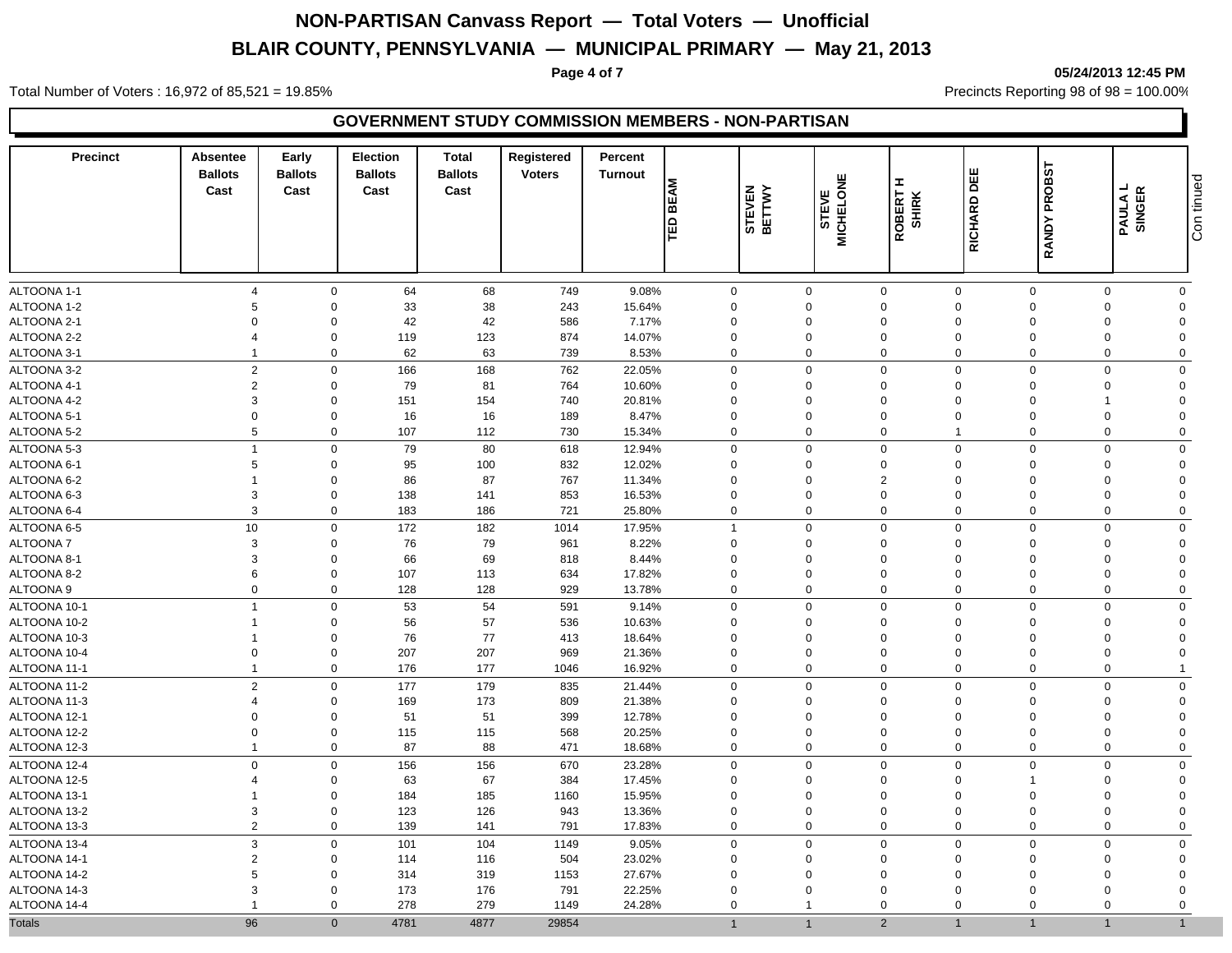**Page 5 of 7 05/24/2013 12:45 PM**

Total Number of Voters : 16,972 of 85,521 = 19.85% Precincts Reporting 98 of 98 = 100.00%

| <b>Precinct</b>            | <b>Absentee</b><br><b>Ballots</b><br>Cast | Early<br><b>Ballots</b><br>Cast | <b>Election</b><br><b>Ballots</b><br>Cast | <b>Total</b><br><b>Ballots</b><br>Cast | Registered<br><b>Voters</b> | Percent<br><b>Turnout</b> | <b>PATRICK.</b><br>FANELLI | Nancy Rose<br>Vincent | COON<br><b>MIKE</b>        | GRIMM<br>LINDA             | LAUREL<br>WALTERS          | KIRK MITCHELL        | <b>JUSTIN<br/>BUCKREIS</b> | Con tinued              |
|----------------------------|-------------------------------------------|---------------------------------|-------------------------------------------|----------------------------------------|-----------------------------|---------------------------|----------------------------|-----------------------|----------------------------|----------------------------|----------------------------|----------------------|----------------------------|-------------------------|
| ALTOONA 1-1                | $\overline{4}$                            | $\mathbf 0$                     | 64                                        | 68                                     | 749                         | 9.08%                     | 0                          |                       | $\mathbf 0$                | $\mathbf 0$                | $\mathbf 0$                | $\mathbf 0$          | $\Omega$                   | $\mathbf 0$             |
| ALTOONA 1-2                | 5                                         | $\mathbf 0$                     | 33                                        | 38                                     | 243                         | 15.64%                    | $\Omega$                   |                       | $\Omega$                   | $\mathbf 0$                | $\Omega$                   | $\Omega$             | $\Omega$                   | $\Omega$                |
| ALTOONA 2-1                | $\Omega$                                  | $\Omega$                        | 42                                        | 42                                     | 586                         | 7.17%                     | $\Omega$                   |                       | $\mathbf 0$                | $\mathbf 0$                | $\Omega$                   | $\Omega$             | $\Omega$                   | $\Omega$                |
| ALTOONA 2-2                | $\overline{4}$                            | $\mathbf 0$                     | 119                                       | 123                                    | 874                         | 14.07%                    | $\mathbf 0$                |                       | $\mathbf 0$                | $\mathbf 0$                | $\mathbf 0$                | $\Omega$             | $\Omega$                   | $\Omega$                |
| ALTOONA 3-1                | $\overline{1}$                            | $\mathbf 0$                     | 62                                        | 63                                     | 739                         | 8.53%                     | $\mathbf 0$                |                       | $\mathbf 0$                | $\mathbf 0$                | $\mathbf 0$                | $\Omega$             | $\Omega$                   | $\mathbf 0$             |
| ALTOONA 3-2                | $\overline{2}$                            | $\mathbf 0$                     | 166                                       | 168                                    | 762                         | 22.05%                    | $\mathbf 0$                |                       | $\Omega$                   | $\overline{1}$             | $\mathbf 0$                | $\Omega$             | $\Omega$                   | $\mathbf 0$             |
| ALTOONA 4-1                | $\overline{2}$                            | $\mathbf 0$                     | 79                                        | 81                                     | 764                         | 10.60%                    | $\mathbf 0$                |                       | $\mathbf 0$                | $\mathbf 0$                | $\mathbf 0$                | $\Omega$             | $\Omega$                   | $\Omega$                |
| ALTOONA 4-2                | 3                                         | $\mathbf 0$                     | 151                                       | 154                                    | 740                         | 20.81%                    | $\mathbf 0$                |                       |                            | $\mathbf 0$                | $\mathbf 0$                | $\Omega$             | $\Omega$                   | $\Omega$                |
| ALTOONA 5-1                | $\mathbf 0$                               | $\mathbf 0$                     | 16                                        | 16                                     | 189                         | 8.47%                     | $\mathbf 0$                |                       | $\mathbf 0$                | $\mathbf 0$                | $\overline{0}$             | $\Omega$             | $\mathbf 0$                | $\Omega$                |
| ALTOONA 5-2                | $5\phantom{.0}$                           | $\mathbf 0$                     | 107                                       | 112                                    | 730                         | 15.34%                    | $\mathbf 0$                |                       | $\mathbf 0$                | $\mathbf 0$                | $\mathbf 0$                | $\mathbf 0$          | $\Omega$                   | $\mathbf 0$             |
|                            | $\overline{1}$                            |                                 |                                           |                                        |                             |                           |                            |                       | $\Omega$                   |                            | $\Omega$                   | $\Omega$             | $\Omega$                   |                         |
| ALTOONA 5-3<br>ALTOONA 6-1 | 5                                         | $\mathbf 0$<br>$\mathbf 0$      | 79<br>95                                  | 80<br>100                              | 618<br>832                  | 12.94%<br>12.02%          | $\Omega$<br>$\Omega$       |                       | $\Omega$                   | $\mathbf 0$<br>$\mathbf 0$ | $\Omega$                   |                      | $\Omega$                   | $\mathbf 0$<br>$\Omega$ |
| ALTOONA 6-2                | $\overline{1}$                            | $\mathbf 0$                     | 86                                        | 87                                     | 767                         | 11.34%                    | $\mathbf 0$                |                       | 0                          | $\mathbf 0$                | $\Omega$                   | $\Omega$             | $\Omega$                   | $\Omega$                |
| ALTOONA 6-3                | $\mathbf{3}$                              | $\mathbf 0$                     | 138                                       | 141                                    | 853                         | 16.53%                    | $\mathbf 0$                |                       | $\mathbf 0$                | $\mathbf 0$                | $\mathbf 0$                | $\Omega$             | $\mathbf 0$                | $\Omega$                |
| ALTOONA 6-4                | $\mathbf{3}$                              | $\mathbf 0$                     | 183                                       | 186                                    | 721                         | 25.80%                    | $\overline{2}$             |                       | $\mathbf 0$                | $\mathbf 0$                | $\mathbf 0$                | $\Omega$             | $\Omega$                   | $\mathbf 0$             |
| ALTOONA 6-5                | 10                                        | $\mathbf 0$                     | 172                                       |                                        | 1014                        | 17.95%                    | $\mathbf{0}$               |                       | $\Omega$                   | $\mathbf 0$                | $\mathbf 0$                | $\Omega$             | $\Omega$                   | $\mathbf 0$             |
| <b>ALTOONA 7</b>           | 3                                         | $\mathbf 0$                     | 76                                        | 182<br>79                              | 961                         | 8.22%                     | $\mathbf 0$                |                       | $\mathbf 0$                | $\mathbf 0$                | $\Omega$                   | $\Omega$             |                            | $\Omega$                |
|                            | $\mathbf{3}$                              | $\mathbf 0$                     |                                           | 69                                     |                             |                           | $\Omega$                   |                       | $\Omega$                   | $\mathbf 0$                | $\Omega$                   | $\Omega$             | $\Omega$                   | $\Omega$                |
| ALTOONA 8-1<br>ALTOONA 8-2 | $\,6\,$                                   | $\mathbf 0$                     | 66<br>107                                 | 113                                    | 818<br>634                  | 8.44%<br>17.82%           | $\mathbf 0$                |                       | $\mathbf 0$                | $\mathbf 0$                | $\overline{0}$             | $\Omega$             | $\Omega$                   | $\Omega$                |
| ALTOONA 9                  | $\boldsymbol{0}$                          | $\mathbf 0$                     | 128                                       | 128                                    | 929                         | 13.78%                    | $\mathbf 0$                |                       | $\mathbf 0$                | $\mathbf 0$                | $\mathbf 0$                | $\Omega$             | $\Omega$                   | $\mathbf{0}$            |
|                            |                                           |                                 |                                           |                                        |                             |                           |                            |                       |                            |                            |                            |                      |                            |                         |
| ALTOONA 10-1               | $\overline{1}$                            | $\mathbf 0$                     | 53                                        | 54                                     | 591                         | 9.14%                     | 0                          |                       | $\mathbf 0$                | $\mathsf 0$                | $\overline{0}$             | $\Omega$             | $\Omega$                   | $\mathbf 0$             |
| ALTOONA 10-2               | $\overline{1}$                            | $\mathbf 0$                     | 56                                        | 57                                     | 536                         | 10.63%                    | $\mathbf 0$                |                       | $\mathbf 0$                | $\mathbf 0$                | $\Omega$                   | $\Omega$             | $\Omega$                   | $\Omega$                |
| ALTOONA 10-3               | $\overline{1}$                            | $\mathbf 0$<br>$\mathsf 0$      | 76                                        | 77                                     | 413                         | 18.64%                    | $\mathbf 0$                |                       | $\mathbf 0$<br>$\mathbf 0$ | $\mathbf 0$                | $\mathbf 0$<br>$\mathbf 0$ | $\Omega$<br>$\Omega$ | $\Omega$<br>$\Omega$       | $\Omega$<br>$\Omega$    |
| ALTOONA 10-4               | $\mathbf 0$<br>$\overline{1}$             | $\mathbf 0$                     | 207                                       | 207                                    | 969                         | 21.36%                    | $\mathbf 0$                |                       | $\mathbf 0$                | $\mathbf 0$<br>$\mathbf 0$ |                            | $\Omega$             | $\Omega$                   |                         |
| ALTOONA 11-1               |                                           |                                 | 176                                       | 177                                    | 1046                        | 16.92%                    | $\mathbf 0$                |                       |                            |                            | $\mathbf 0$                |                      |                            | $\mathbf 0$             |
| ALTOONA 11-2               | $\overline{2}$                            | $\mathbf 0$                     | 177                                       | 179                                    | 835                         | 21.44%                    | $\mathbf 0$                |                       | $\mathbf 0$                | $\mathbf 0$                | $\overline{1}$             | $\Omega$             | $\Omega$                   | $\overline{1}$          |
| ALTOONA 11-3               | $\overline{4}$                            | $\mathbf 0$                     | 169                                       | 173                                    | 809                         | 21.38%                    | $\mathbf 0$                |                       | 0                          | $\mathbf 0$                | $\overline{0}$             | $\Omega$             | $\mathbf 0$                | $\Omega$                |
| ALTOONA 12-1               | $\mathbf 0$                               | $\mathbf 0$                     | 51                                        | 51                                     | 399                         | 12.78%                    | $\Omega$                   |                       | $\mathbf 0$                | $\mathbf 0$                | $\mathbf 0$                | $\Omega$             | $\Omega$                   | $\mathbf{0}$            |
| ALTOONA 12-2               | $\mathbf 0$<br>$\overline{1}$             | $\mathbf 0$<br>$\mathbf 0$      | 115                                       | 115                                    | 568                         | 20.25%                    | $\mathbf 0$                |                       | $\mathbf 0$<br>$\mathbf 0$ | $\pmb{0}$                  | $\overline{0}$             | $\Omega$             | $\Omega$                   | $\Omega$                |
| ALTOONA 12-3               |                                           |                                 | 87                                        | 88                                     | 471                         | 18.68%                    | $\mathbf 0$                |                       |                            | $\mathbf 0$                | $\mathbf 0$                | $\mathbf 0$          | $\mathbf 0$                | $\mathbf 0$             |
| ALTOONA 12-4               | $\mathbf 0$                               | $\mathbf 0$                     | 156                                       | 156                                    | 670                         | 23.28%                    | 0                          |                       | $\Omega$                   | $\mathbf 0$                | $\Omega$                   | $\Omega$             | $\Omega$                   | $\mathbf 0$             |
| ALTOONA 12-5               | $\overline{4}$                            | $\mathbf 0$                     | 63                                        | 67                                     | 384                         | 17.45%                    | $\Omega$                   |                       | $\Omega$                   | $\mathbf 0$                | $\Omega$                   | $\Omega$             | $\Omega$                   | $\Omega$                |
| ALTOONA 13-1               | $\overline{1}$                            | $\mathbf 0$                     | 184                                       | 185                                    | 1160                        | 15.95%                    | $\mathbf 0$                |                       | 0                          | $\mathbf 0$                | $\mathbf 0$                | $\Omega$             | $\Omega$                   | $\Omega$                |
| ALTOONA 13-2               | $\mathbf{3}$                              | $\mathbf 0$                     | 123                                       | 126                                    | 943                         | 13.36%                    | $\mathbf 0$                |                       | $\mathbf 0$                | $\mathbf 0$                | $\mathbf 0$                | $\Omega$             | $\mathbf 0$                | $\overline{0}$          |
| ALTOONA 13-3               | $\overline{2}$                            | $\mathbf 0$                     | 139                                       | 141                                    | 791                         | 17.83%                    | 0                          |                       | $\mathbf 0$                | $\mathbf 0$                | $\mathbf 0$                | $\mathbf 0$          | $\mathbf 0$                | $\mathbf 0$             |
| ALTOONA 13-4               | $\mathbf{3}$                              | $\mathbf 0$                     | 101                                       | 104                                    | 1149                        | 9.05%                     | $\mathbf 0$                |                       | $\mathbf 0$                | $\mathbf 0$                | $\mathbf 0$                | $\Omega$             | $\Omega$                   | $\mathbf 0$             |
| ALTOONA 14-1               | $\overline{2}$                            | $\mathbf 0$                     | 114                                       | 116                                    | 504                         | 23.02%                    | $\mathbf 0$                |                       | $\mathbf 0$                | $\mathbf 0$                | $\Omega$                   | $\Omega$             | $\Omega$                   | $\Omega$                |
| ALTOONA 14-2               | 5                                         | $\mathbf 0$                     | 314                                       | 319                                    | 1153                        | 27.67%                    | $\Omega$                   |                       | $\mathbf 0$                | $\mathbf 0$                | $\Omega$                   | $\Omega$             | $\Omega$                   | $\Omega$                |
| ALTOONA 14-3               | 3                                         | $\mathbf 0$                     | 173                                       | 176                                    | 791                         | 22.25%                    | $\Omega$                   |                       | $\mathbf 0$                | $\mathbf 0$                | $\Omega$                   | $\Omega$             | $\Omega$                   | $\Omega$                |
| ALTOONA 14-4               | $\overline{1}$                            | $\mathbf 0$                     | 278                                       | 279                                    | 1149                        | 24.28%                    | 0                          |                       | $\Omega$                   | $\mathbf 0$                | $\Omega$                   | $\Omega$             | $\Omega$                   | $\mathbf 0$             |
| <b>Totals</b>              | 96                                        | $\Omega$                        | 4781                                      | 4877                                   | 29854                       |                           | $\mathfrak{p}$             |                       | 1                          |                            |                            |                      | $\mathbf{1}$               | $\mathbf{1}$            |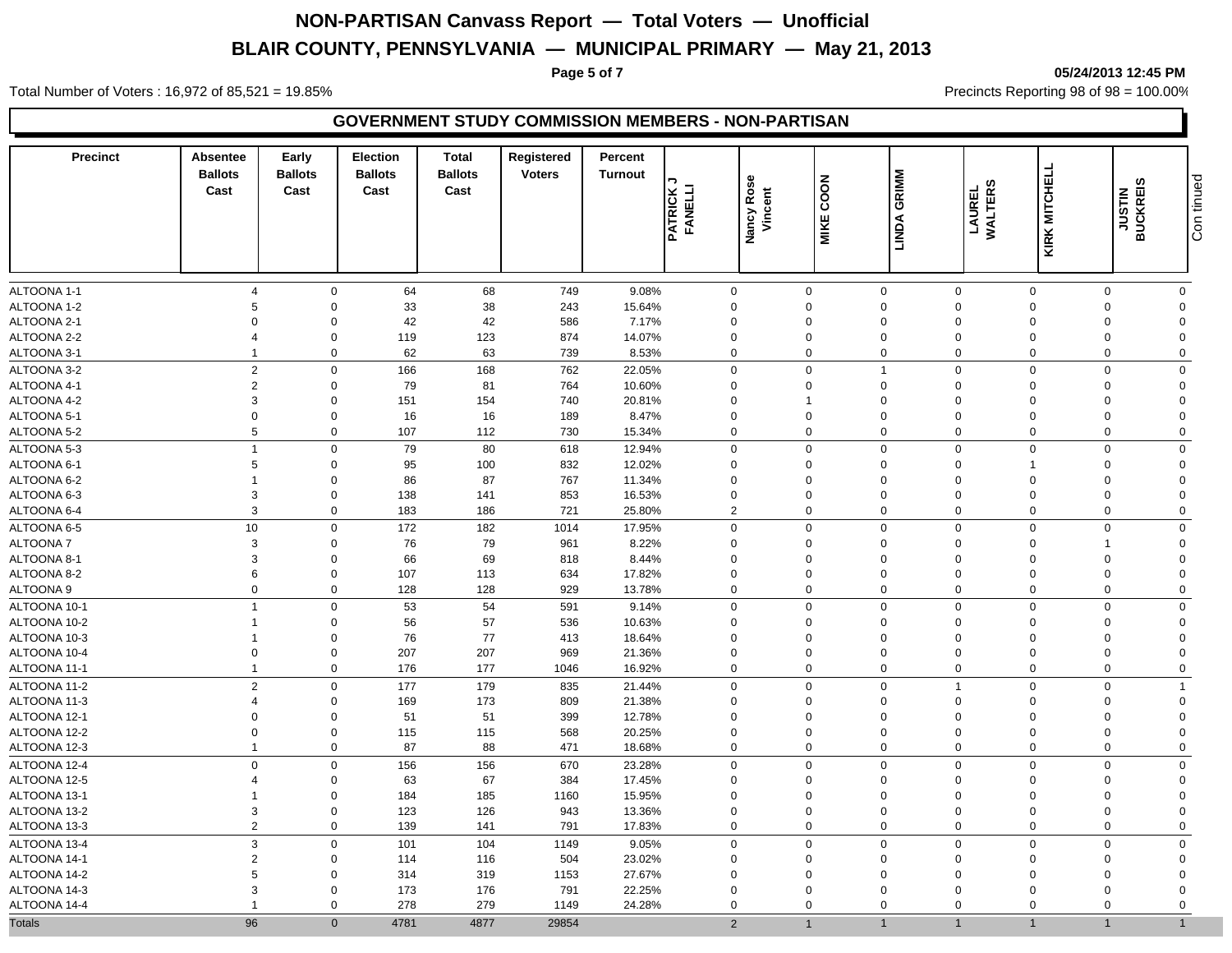#### **Page 6 of 7 05/24/2013 12:45 PM**

Total Number of Voters : 16,972 of 85,521 = 19.85% Precincts Reporting 98 of 98 = 100.00%

| <b>Precinct</b>            | <b>Absentee</b><br><b>Ballots</b><br>Cast | Early<br><b>Ballots</b><br>Cast | <b>Election</b><br><b>Ballots</b><br>Cast | <b>Total</b><br><b>Ballots</b><br>Cast | Registered<br><b>Voters</b> | Percent<br>Turnout | <b>ABOUD</b><br>HSOL    | <b>MCGINNIS</b><br><b>NHOL</b> | <b>GUYER</b><br>SR<br><b>JEFFREY</b> | MILKINSON                  | <b>ANES</b><br>BALDWIN     | DORIS GRIMM             | <b>DON CRAIG</b>           | Con tinued              |
|----------------------------|-------------------------------------------|---------------------------------|-------------------------------------------|----------------------------------------|-----------------------------|--------------------|-------------------------|--------------------------------|--------------------------------------|----------------------------|----------------------------|-------------------------|----------------------------|-------------------------|
|                            |                                           |                                 |                                           |                                        |                             |                    |                         |                                |                                      |                            |                            |                         |                            |                         |
| ALTOONA 1-1<br>ALTOONA 1-2 | $\overline{4}$<br>5                       | $\mathbf 0$<br>$\mathbf 0$      | 64<br>33                                  | 68<br>38                               | 749<br>243                  | 9.08%<br>15.64%    | 0<br>$\mathbf 0$        |                                | $\mathbf 0$<br>$\mathbf 0$           | $\mathbf 0$<br>$\mathbf 0$ | $\mathbf 0$<br>$\mathbf 0$ | $\mathbf 0$<br>$\Omega$ | $\mathbf 0$<br>$\mathbf 0$ | $\mathbf 0$<br>$\Omega$ |
| ALTOONA 2-1                | $\Omega$                                  | $\mathbf 0$                     | 42                                        | 42                                     | 586                         | 7.17%              | $\mathbf 0$             |                                | $\mathbf 0$                          | $\mathbf 0$                | $\mathbf 0$                |                         | $\mathbf 0$                | $\Omega$                |
| ALTOONA 2-2                | $\overline{4}$                            | $\mathbf 0$                     | 119                                       | 123                                    | 874                         | 14.07%             | $\mathbf 0$             |                                | $\mathbf 0$                          | $\mathbf 0$                | $\mathbf 0$                | $\Omega$                | $\mathbf 0$                | $\Omega$                |
| ALTOONA 3-1                | $\overline{1}$                            | $\mathbf 0$                     | 62                                        | 63                                     | 739                         | 8.53%              | $\mathbf 0$             |                                | $\mathbf 0$                          | $\mathbf 0$                | $\mathbf 0$                | $\Omega$                | $\Omega$                   | $\mathbf 0$             |
| ALTOONA 3-2                | $\overline{2}$                            | $\mathbf 0$                     | 166                                       | 168                                    | 762                         | 22.05%             | $\mathbf{0}$            |                                | $\mathbf 0$                          | $\mathbf 0$                | $\mathbf 0$                | $\Omega$                | $\Omega$                   | $\mathbf 0$             |
|                            |                                           |                                 |                                           |                                        |                             |                    |                         |                                |                                      |                            |                            |                         |                            |                         |
| ALTOONA 4-1<br>ALTOONA 4-2 | $\overline{2}$<br>$\mathbf{3}$            | $\mathbf 0$<br>$\mathbf 0$      | 79<br>151                                 | 81<br>154                              | 764<br>740                  | 10.60%<br>20.81%   | $\mathbf 0$<br>$\Omega$ |                                | $\mathbf 0$<br>$\Omega$              | $\mathbf 0$<br>$\mathbf 0$ | $\mathbf 0$<br>$\Omega$    | $\Omega$<br>$\Omega$    | $\Omega$<br>$\Omega$       | $\Omega$<br>$\Omega$    |
| ALTOONA 5-1                | $\mathbf 0$                               | $\mathbf 0$                     |                                           | 16                                     | 189                         | 8.47%              | $\Omega$                |                                | $\mathbf 0$                          | $\mathbf 0$                | $\Omega$                   | $\Omega$                | $\Omega$                   | $\Omega$                |
|                            |                                           | $\Omega$                        | 16                                        |                                        |                             |                    | $\Omega$                |                                | $\Omega$                             | $\mathbf 0$                | $\Omega$                   | $\Omega$                | $\Omega$                   | $\Omega$                |
| ALTOONA 5-2                | $\sqrt{5}$                                |                                 | 107                                       | 112                                    | 730                         | 15.34%             |                         |                                |                                      |                            |                            |                         |                            |                         |
| ALTOONA 5-3                | $\overline{1}$                            | $\mathbf 0$                     | 79                                        | 80                                     | 618                         | 12.94%             | 0                       |                                | $\mathbf 0$                          | $\mathsf 0$                | $\overline{0}$             | $\Omega$                | $\Omega$                   | $\mathbf 0$             |
| ALTOONA 6-1                | 5<br>$\overline{1}$                       | $\mathbf 0$                     | 95                                        | 100                                    | 832                         | 12.02%             | $\mathbf 0$             |                                |                                      | $\mathbf 0$                | $\mathbf 0$                | $\Omega$<br>$\Omega$    | $\Omega$<br>$\Omega$       | $\Omega$<br>$\Omega$    |
| ALTOONA 6-2                |                                           | $\mathbf 0$                     | 86                                        | 87                                     | 767                         | 11.34%             | $\mathbf 0$             |                                | $\mathbf 0$<br>$\mathbf 0$           | $\mathbf 0$                | $\mathbf 0$<br>$\mathbf 0$ | $\Omega$                | $\Omega$                   | $\Omega$                |
| ALTOONA 6-3<br>ALTOONA 6-4 | $\mathbf{3}$<br>3                         | $\mathbf 0$<br>$\mathbf 0$      | 138<br>183                                | 141<br>186                             | 853<br>721                  | 16.53%<br>25.80%   | $\mathbf 0$<br>$\Omega$ |                                | $\mathbf 0$                          | $\mathbf 0$<br>$\mathbf 0$ | $\Omega$                   | $\Omega$                | $\Omega$                   | $\mathbf 0$             |
|                            |                                           |                                 |                                           |                                        |                             |                    |                         |                                |                                      |                            |                            |                         |                            |                         |
| ALTOONA 6-5                | 10                                        | $\mathbf 0$                     | 172                                       | 182                                    | 1014                        | 17.95%             | 0                       |                                | $\Omega$                             | $\mathbf 0$                | $\mathbf 0$                | $\Omega$                | $\Omega$                   | $\mathbf 0$             |
| ALTOONA 7                  | $\mathbf{3}$                              | $\mathbf 0$                     | 76                                        | 79                                     | 961                         | 8.22%              | $\Omega$                |                                | $\Omega$                             | $\mathbf 0$                | $\Omega$                   | $\Omega$                | $\Omega$                   |                         |
| ALTOONA 8-1                | $\mathbf{3}$                              | $\mathbf 0$                     | 66                                        | 69                                     | 818                         | 8.44%              | $\mathbf 0$             |                                | $\mathbf 0$                          | $\mathbf 0$                | $\mathbf 0$                | $\Omega$                | $\Omega$                   | $\Omega$                |
| ALTOONA 8-2                | 6                                         | $\mathbf 0$                     | 107                                       | 113                                    | 634                         | 17.82%             | $\mathbf 0$             |                                | 0                                    | $\pmb{0}$                  | $\overline{0}$             | $\Omega$                | $\Omega$                   | $\Omega$                |
| ALTOONA 9                  | $\mathbf 0$                               | $\mathbf 0$                     | 128                                       | 128                                    | 929                         | 13.78%             | 0                       |                                | $\mathbf 0$                          | $\mathbf 0$                | $\mathbf 0$                | $\mathbf 0$             | $\mathbf 0$                | $\mathbf 0$             |
| ALTOONA 10-1               | $\overline{1}$                            | $\mathbf 0$                     | 53                                        | 54                                     | 591                         | 9.14%              | 0                       |                                | $\mathbf 0$                          | $\mathbf 0$                | $\overline{0}$             | $\Omega$                | $\Omega$                   | $\mathbf 0$             |
| ALTOONA 10-2               | $\overline{1}$                            | $\mathbf 0$                     | 56                                        | 57                                     | 536                         | 10.63%             | $\Omega$                |                                | $\Omega$                             | $\mathbf 0$                | $\Omega$                   | $\Omega$                | $\Omega$                   | $\mathbf 0$             |
| ALTOONA 10-3               | $\overline{1}$                            | $\mathbf 0$                     | 76                                        | 77                                     | 413                         | 18.64%             | $\Omega$                |                                | $\mathbf 0$                          | $\mathbf 0$                | $\mathbf 0$                | $\Omega$                | $\mathbf 0$                | $\Omega$                |
| ALTOONA 10-4               | $\mathbf 0$                               | $\mathbf 0$                     | 207                                       | 207                                    | 969                         | 21.36%             | $\Omega$                |                                | $\mathbf 0$                          | $\mathsf 0$                | $\Omega$                   | $\Omega$                | $\Omega$                   | $\Omega$                |
| ALTOONA 11-1               | $\overline{1}$                            | $\mathbf 0$                     | 176                                       | 177                                    | 1046                        | 16.92%             | $\mathbf{0}$            |                                | $\mathbf 0$                          | $\mathbf 0$                | $\mathbf 0$                | $\overline{1}$          | $\mathbf 0$                | $\mathbf 0$             |
| ALTOONA 11-2               | $\overline{2}$                            | $\mathbf 0$                     | 177                                       | 179                                    | 835                         | 21.44%             | $\mathbf 0$             |                                | $\mathbf 0$                          | $\mathbf 0$                | $\overline{1}$             | $\mathbf 0$             | $\overline{1}$             | $\mathbf 0$             |
| ALTOONA 11-3               | $\overline{4}$                            | $\mathbf 0$                     | 169                                       | 173                                    | 809                         | 21.38%             | $\mathbf 0$             |                                | $\mathbf 0$                          | $\mathbf 0$                | $\overline{0}$             | $\Omega$                | $\Omega$                   | $\Omega$                |
| ALTOONA 12-1               | $\Omega$                                  | $\mathbf 0$                     | 51                                        | 51                                     | 399                         | 12.78%             | $\Omega$                |                                | $\mathbf 0$                          | $\mathbf 0$                | $\Omega$                   | $\Omega$                | $\Omega$                   | $\Omega$                |
| ALTOONA 12-2               | $\overline{0}$                            | $\mathsf 0$                     | 115                                       | 115                                    | 568                         | 20.25%             | $\mathbf 0$             |                                | $\mathbf 0$                          | $\mathsf 0$                | $\mathbf 0$                | $\Omega$                | $\Omega$                   | $\Omega$                |
| ALTOONA 12-3               | $\overline{1}$                            | $\mathbf 0$                     | 87                                        | 88                                     | 471                         | 18.68%             | 0                       |                                | $\mathbf 0$                          | $\mathbf 0$                | $\mathbf 0$                | $\mathbf 0$             | $\mathbf 0$                | $\mathbf 0$             |
| ALTOONA 12-4               | $\mathbf 0$                               | $\mathbf 0$                     | 156                                       | 156                                    | 670                         | 23.28%             | $\mathbf 0$             |                                | $\mathbf 0$                          | $\pmb{0}$                  | $\mathbf 0$                | $\Omega$                | $\mathbf 0$                | $\mathbf 0$             |
| ALTOONA 12-5               | $\overline{4}$                            | $\Omega$                        | 63                                        | 67                                     | 384                         | 17.45%             | $\Omega$                |                                | $\Omega$                             | $\mathbf 0$                | $\Omega$                   | $\Omega$                | $\Omega$                   | $\Omega$                |
| ALTOONA 13-1               | $\overline{1}$                            | $\mathbf 0$                     | 184                                       | 185                                    | 1160                        | 15.95%             | $\mathbf 0$             |                                | 0                                    | $\mathbf{1}$               | $\overline{0}$             | $\Omega$                | $\Omega$                   | $\Omega$                |
| ALTOONA 13-2               | $\mathbf{3}$                              | $\mathbf 0$                     | 123                                       | 126                                    | 943                         | 13.36%             | $\mathbf 0$             |                                | $\mathbf 0$                          | $\pmb{0}$                  | $\mathbf 0$                | $\Omega$                | $\mathbf 0$                | $\mathbf 0$             |
| ALTOONA 13-3               | $\overline{2}$                            | $\mathbf 0$                     | 139                                       | 141                                    | 791                         | 17.83%             | $\mathbf{1}$            |                                | $\mathbf 0$                          | $\mathbf 0$                | $\mathbf 0$                | $\mathbf 0$             | $\mathbf 0$                | $\mathbf 0$             |
| ALTOONA 13-4               | $\mathbf{3}$                              | $\Omega$                        | 101                                       | 104                                    | 1149                        | 9.05%              | $\mathbf{0}$            |                                | $\mathbf 0$                          | $\mathbf 0$                | $\mathbf 0$                | $\Omega$                | $\Omega$                   | $\mathbf 0$             |
| ALTOONA 14-1               | $\overline{c}$                            | $\mathbf 0$                     | 114                                       | 116                                    | 504                         | 23.02%             | $\Omega$                |                                | $\mathbf 0$                          | $\mathbf 0$                | $\Omega$                   | $\Omega$                | $\Omega$                   | $\Omega$                |
| ALTOONA 14-2               | $5\phantom{.0}$                           | $\mathbf 0$                     | 314                                       | 319                                    | 1153                        | 27.67%             | $\Omega$                |                                | $\Omega$                             | $\mathbf 0$                | $\Omega$                   | $\Omega$                | $\Omega$                   | $\Omega$                |
| ALTOONA 14-3               | 3                                         | $\mathbf 0$                     | 173                                       | 176                                    | 791                         | 22.25%             | $\mathbf 0$             |                                | $\mathbf 0$                          | $\mathbf 0$                | $\Omega$                   | $\Omega$                | $\Omega$                   | $\Omega$                |
| ALTOONA 14-4               | $\overline{1}$                            | $\mathbf 0$                     | 278                                       | 279                                    | 1149                        | 24.28%             | $\mathbf 0$             |                                | $\Omega$                             | $\mathbf 0$                | $\Omega$                   | $\Omega$                | $\Omega$                   | $\Omega$                |
| <b>Totals</b>              | 96                                        | $\Omega$                        | 4781                                      | 4877                                   | 29854                       |                    |                         |                                |                                      |                            |                            |                         |                            | $\overline{1}$          |